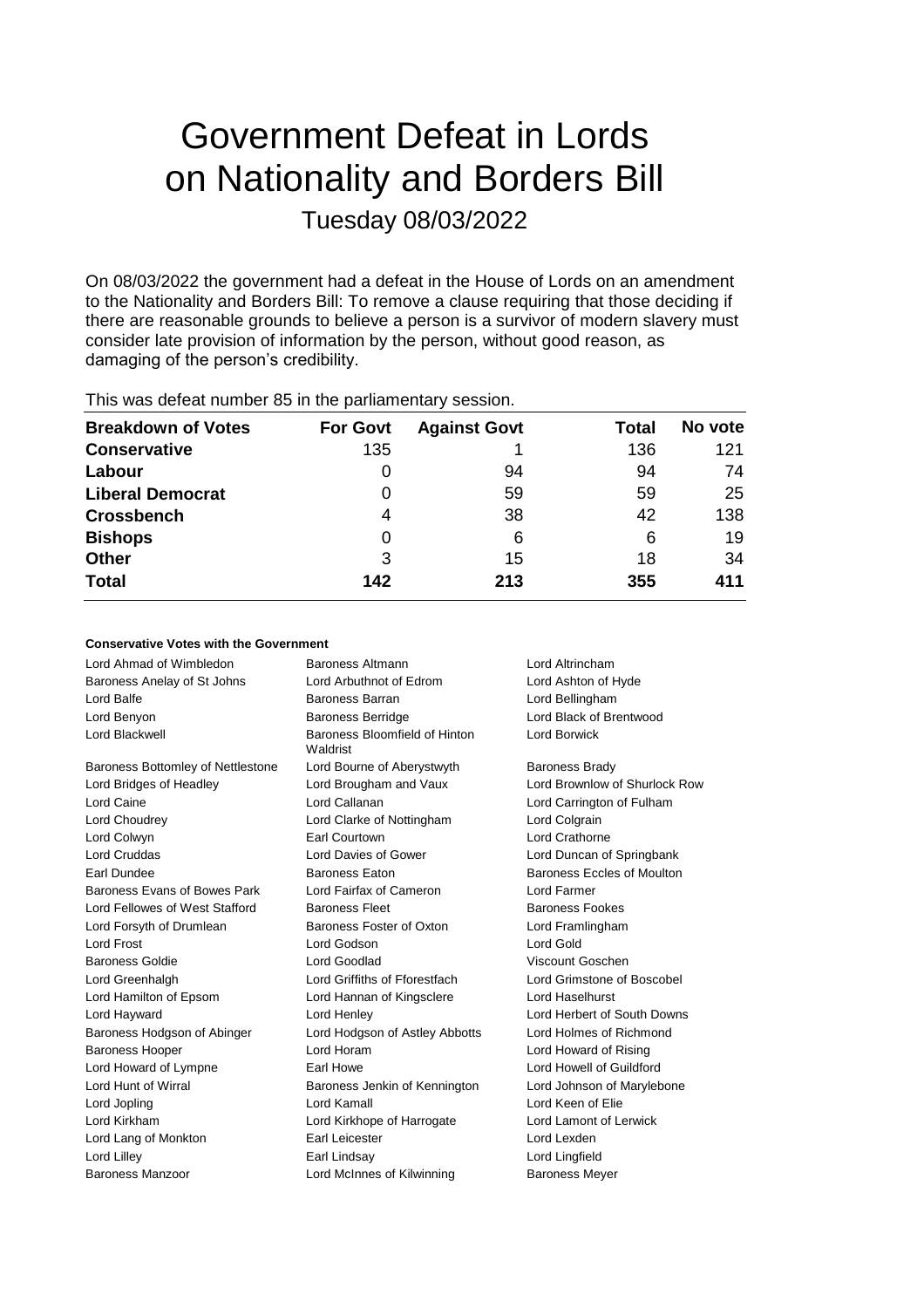Baroness Mobarik **Duke of Montrose** Lord Moylan Lord Moynihan Lord Naseby Lord Nash Baroness Neville-Rolfe **Baroness Noakes** Lord Norton of Louth Lord Offord of Garvel **Lord Parkinson of Whitley Bay** Baroness Penn Baroness Pidding Lord Polak Lord Popat Lord Porter of Spalding **Lord Price** Lord Price **Lord Reay** Lord Risby **Lord Robathan** Baroness Sanderson of Welton Lord Sandhurst **Lord Sarfraz Lord Sarfraz** Baroness Seccombe Lord Selkirk of Douglas Baroness Shackleton of Belgravia Lord Sharpe of Epsom Lord Sheikh **Baroness Shephard of Northwold** Lord Shinkwin Lord Smith of Hindhead Baroness Stedman-Scott Lord Sterling of Plaistow Lord Stewart of Dirleton **Baroness Stowell of Beeston** Lord Strathcarron Lord Taylor of Holbeach Viscount Trenchard Lord True Baroness Vere of Norbiton **Lord Wakeham** Lord Wakeham Lord Wasserman<br>
Lord Wei Baroness William Lord Wei Lord Wharton of Yarm Baroness Williams of Trafford Lord Wolfson of Tredegar Baroness Wyld Viscount Younger of Leckie

## **Conservative Votes against the Government**

Lord Patten of Barnes

### **Labour Votes with the Government**

## **Labour Votes against the Government**

Baroness Andrews Baroness Armstrong of Hill Top Lord Bach Baroness Bakewell **Lord Bassam of Brighton** Lord Berkeley Baroness Blower **Lord Blunkett** Lord Bradley Lord Bragg **Lord Browne of Ladyton** Lord Campbell-Savours Lord Carter of Coles **Lord Cashman** Viscount Chandos Baroness Chapman of Darlington Lord Clark of Windermere Lord Coaker Lord Collins of Highbury Baroness Crawley Lord Davies of Stamford Lord Davies of Brixton **Baroness Donaghy** Baroness Drake Lord Dubs Lord Eatwell Lord Elder Lord Falconer of Thoroton Lord Foulkes of Cumnock Baroness Gale Baroness Golding Lord Grantchester Lord Griffiths of Burry Port Lord Hacking Lord Hain Viscount Hanworth Lord Harris of Haringey **Lord Haskel Communist Communist Communist Communist Communist Communist Communist Communist Communist Communist Communist Communist Communist Communist Communist Communist Communist Communist Commu** Baroness Healy of Primrose Hill Baroness Henig Lord Howarth of Newport Lord Hunt of Kings Heath Baroness Jones of Whitchurch Lord Jones Lord Kennedy of Southwark **Lord Khan of Burnley Communist Channes** Baroness Kingsmill Lord Knight of Weymouth Baroness Lawrence of Clarendon Lord Layard Lord Lennie **Baroness Liddell of Coatdyke** Lord Lipsey Baroness Lister of Burtersett Baroness Mallalieu Lord Maxton Lord McAvoy Lord McConnell of Glenscorrodale Baroness Merron Lord Murphy of Torfaen **Baroness Osamor** Baroness Osamor Lord Pendry Lord Ponsonby of Shulbrede Baroness Prosser Baroness Rebuck Lord Reid of Cardowan Baroness Ritchie of Downpatrick Lord Robertson of Port Ellen Lord Rooker Lord Rosser Lord Rowlands Lord Sawyer Baroness Sherlock Lord Sikka Baroness Smith of Basildon Lord Snape Viscount Stansgate Baroness Taylor of Bolton **Baroness Thornton** Lord Triesman Lord Watson of Invergowrie **Lord Watts Baroness Wheeler Baroness Wheeler** Baroness Whitaker **Lord Whitty Lord Whitty** Baroness Wilcox of Newport Lord Wood of Anfield Lord Woodley Corp. Baroness Young of Old Scone Lord Young of Norwood Green

Baroness Adams of Craigielea Lord Adonis Lord Anderson of Swansea

## **Liberal Democrat Votes with the Government**

**Liberal Democrat Votes against the Government** Lord Addington **Lord Alderdice** Baroness Bakewell of Hardington

Mandeville